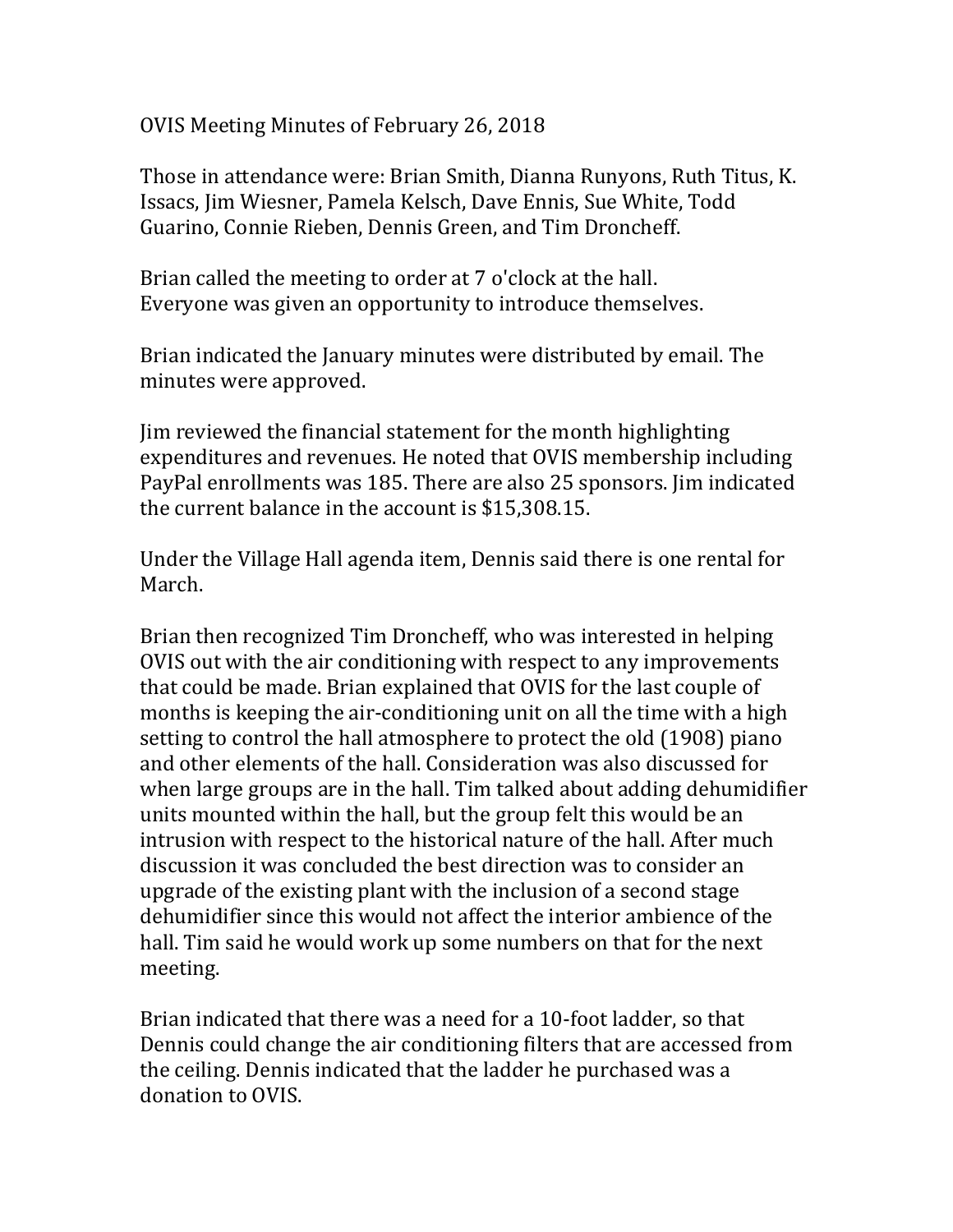Brian then reviewed the newsletter situation. He said he was contacted by Full Circle the people that publish the OVIS newsletter, and they were discontinuing their business. Brian said that, therefore, we need to consider other ways to continue to publish a newsletter as hardcopy and also to consider an electronic version which could be simpler. Jim had done some comprehensive research with costs from a number of publishing options with costs ranging from several hundred dollars to several thousand dollars. After much discussion it was agreed that OVIS would change gears and begin publishing an electronic version of the newsletter to the membership with the added provision that a set of printed 100 flats (non-mailed newsletters) would be produced for distribution as a marketing outreach.

Brian then brought up the golf cart parade. He indicated that last Fall a question had been raised as to whether to have the holiday parade on Saturday versus Sunday. This question had been raised by Julie who had talked to Bobbie Painter who runs the Pig. At the time, Brian indicated it was too late to have that conversation, since the permits had been obtained for the parade that year, but it would be discussed by OVIS after the December event. Brian indicated in the following January meeting that the best approach would be to conduct a survey in the community and then use that information in the decision-making process. Jim agreed to see how that can be done through the OVIS website. Brian continued to say that he had contact with Laurel Flowers, who co-operates Molly's, and she was concerned about the impact of a change to Saturday would have on her restaurant. Brian went on to say that the parade had been on Sunday since its initiation, but people do raise the question as to why this is on Sunday and not on Saturday. With that said, Brian went on to say that OVIS really needs some community input before making a decision, and that a survey would be useful in that respect. He then turned it over to Jim, who said that the survey could be done on the website at no added cost to OVIS. After much conversation the group agreed that OVIS would still need to make a decision, since it is the parade sponsor, but that the survey would be useful with that decision process. It was therefore agreed that a survey with one question would be conducted allowing several weeks for a response to make sure there was the most community participation possible.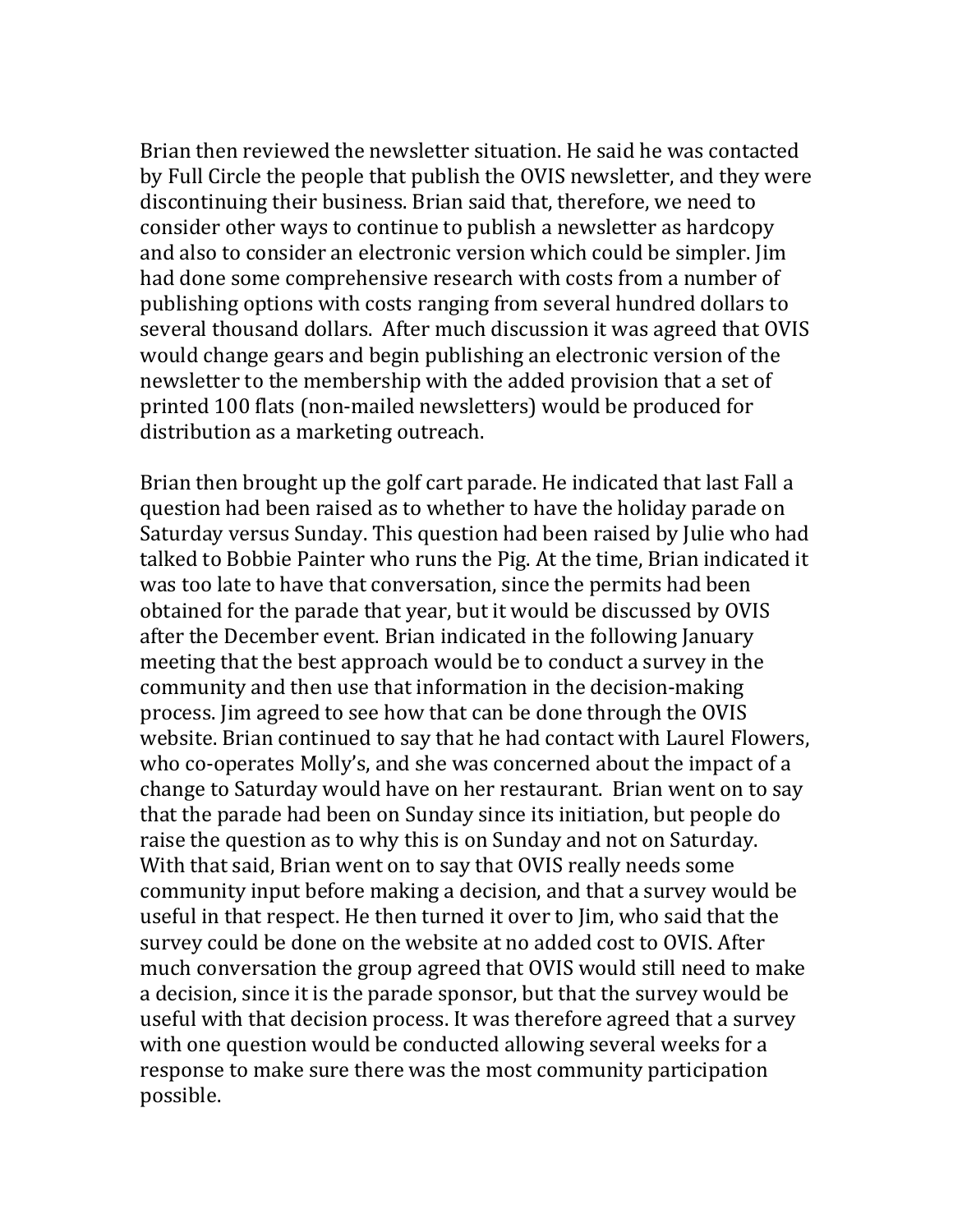Brian then turned to other events. Todd indicated that Stilt House Brewery was interested in participating in the community cleanup by offering a discount coupon to those that participated. Dave who serves as a co-chairman of the cleanup liked the idea and will get with Bob and Todd on following through on this. It was noted that there are two cleanups a year with the next one being in May.

Dave also brought up a possible new program "Oaks for Ozona". He said there is someone in the community who was concerned about the Ozona tree canopy with a focus on oak trees noting that there are many trees that are mature and dying and others that have been removed. With that said this individual is willing to fund the planting of oak trees on people's property. The group thought this was a good idea and encouraged Dave to pursue it with the understanding there would be a screening process by OVIS or another group to ensure that the requests were reasonable and that the trees are well-placed.

Brian then noted that there was a Board of Adjustment item that the group should discuss. He said at the north end of Orange Street in Ozona on the west side there is a proposal for side setback variances. Dennis briefly reviewed the proposal. Brian noted these are large lots and therefore variances have a different impact than in the balance of Ozona. Pamela indicated that she was a neighbor to this proposal. Based upon discussion the group took action to authorize Brian to send a letter that OVIS does not oppose the variances but does encourage that this be worked out on an agreeable basis between the neighbors.

A question was then raised about a houseboat that is just south of the Shore Drive bridge. It was noted that this boat had been damaged during the storm last September, and that debris from the boat is beginning to block the channel that provides access to the bridge and to boaters in the community north of the bridge. Brian indicated that this sounds like something the County would be concerned about and would check into.

Another question was raised with respect to Speckled Trout and the fact that the marina with its improvements was required to do a sidewalk